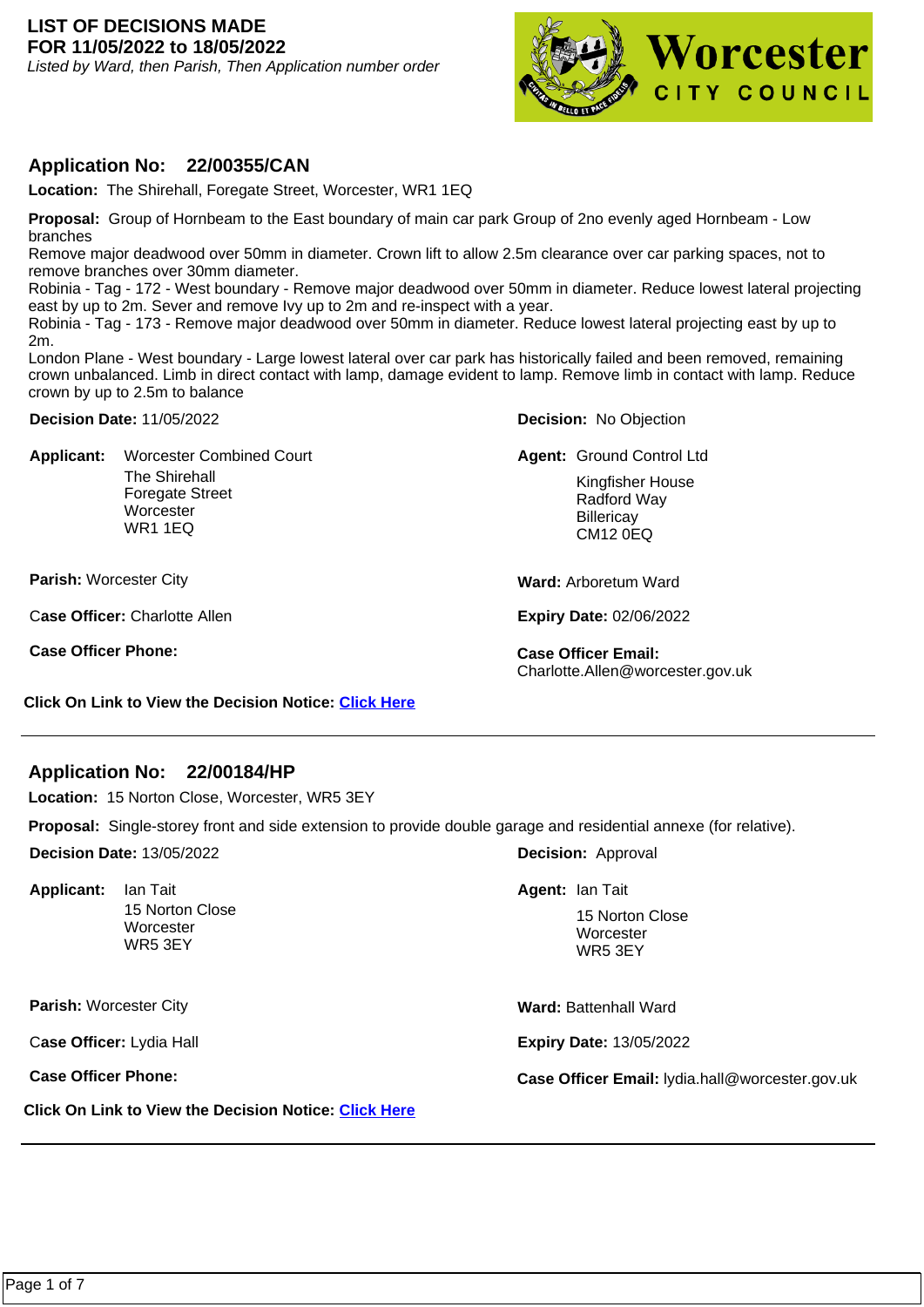# **Application No: 22/00357/TPOA**

**Location:** 37 Battenhall Road, Worcester, WR5 2BQ

**Proposal:** Felling of Poplar tree.

**Decision Date:** 13/05/2022

**Applicant:** Mr Justin Lawrence Smith **Agent: Agent:** 37 Battenhall Road **Worcester** WR5 2BQ

**Parish:** Worcester City

C**ase Officer:** Charlotte Allen

**Case Officer Phone: Case Officer Email:** 

**Click On Link to View the Decision Notice: [Click Here](https://plan.worcester.gov.uk/Planning/Display/22/00357/TPOA)**

**Application No: 21/01107/CLPU**

**Location:** 101 Bath Road, WORCESTER, WR5 3AE

**Proposal:** Roof extension.

**Decision Date:** 13/05/2022

Applicant: Mr Daniel Lynagh 101, Bath Road **Worcester** WR5 3AE

**Parish:** Worcester City

C**ase Officer:** Steven Hoang

**Case Officer Phone: Case Officer Email:** 

**Click On Link to View the Decision Notice: [Click Here](https://plan.worcester.gov.uk/Planning/Display/21/01107/CLPU)**

**Decision:** Approval

**Ward:** Battenhall Ward

**Expiry Date:** 17/06/2022

Charlotte.Allen@worcester.gov.uk

**Decision:** Refusal

Mr Daniel Lynagh **Mr David Bevan Mr David Bevan** 

First Floor Office 172 Old Christchurch Road **Bournemouth** BH1 1NU

**Ward:** Cathedral Ward

**Expiry Date:** 17/02/2022

steven.hoang@worcester.gov.uk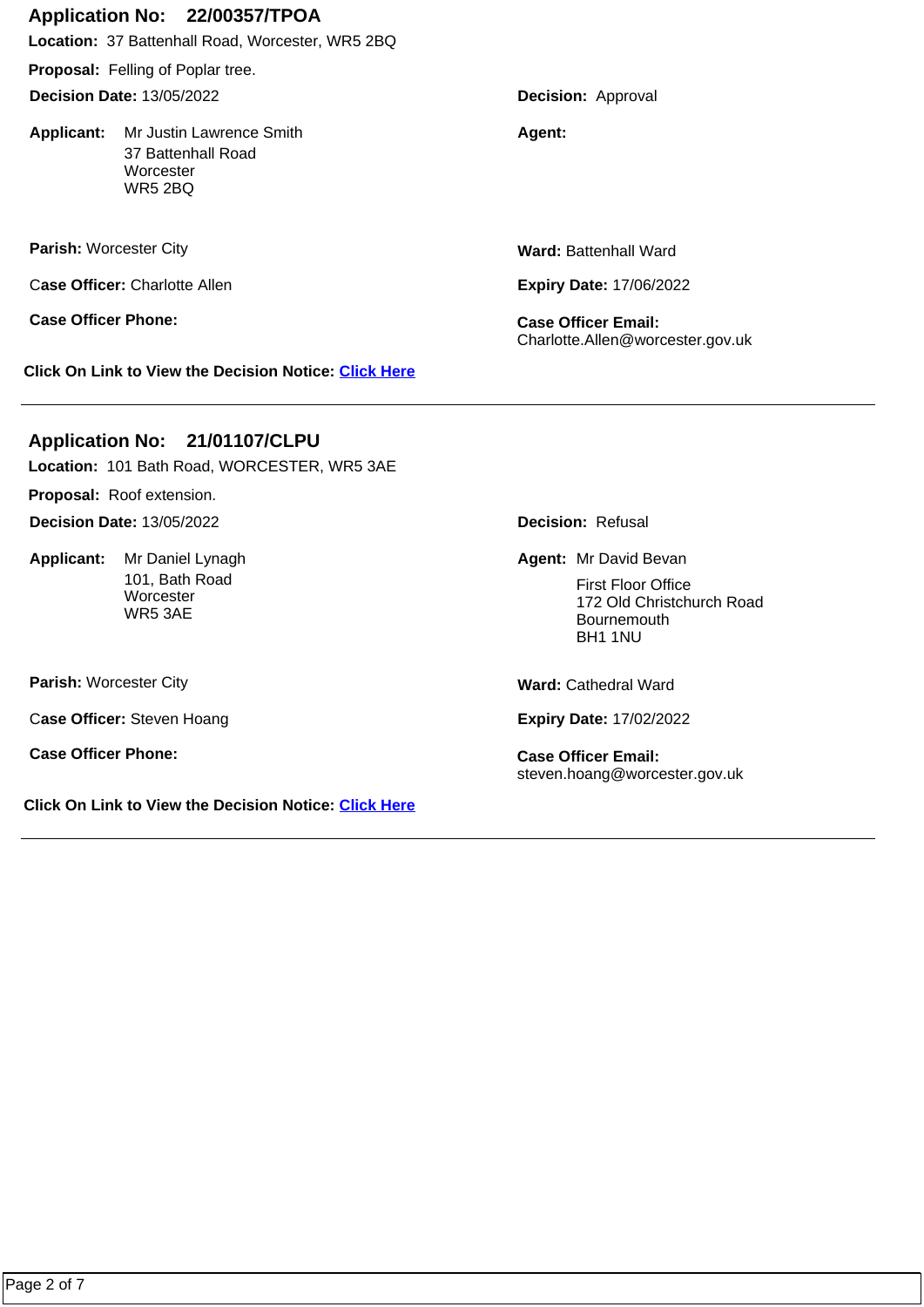#### **Application No: 22/00117/FUL**

**Location:** 28 High Street, Worcester, Worcestershire, WR1 2QL

**Proposal:** Alterations to shopfront

**Decision Date:** 16/05/2022

**Applicant:**  NOTTINGHAM ROAD SOUTH **HERONSGATE** RICKMANSWORTH **HERTFORDSHIRE** WD3 5DN **BRIARWOOD ROBERT DEANE Agent: ROBERT DEANE** 

**Parish:** Worcester City

C**ase Officer:** Lydia Hall

**Click On Link to View the Decision Notice: [Click Here](https://plan.worcester.gov.uk/Planning/Display/22/00117/FUL)**

**Decision:** Approval

10 Bradenham Place Penarth CF64 2AG

**Ward:** Cathedral Ward

**Expiry Date:** 18/05/2022

**Case Officer Phone: Case Officer Email:** lydia.hall@worcester.gov.uk

## **Application No: 22/00169/VARCO**

**Location:** Lowesmoor Trading Estate, WORCESTER, WR1 2SF

**Proposal:** Application to vary conditions (2, 3, 7, 14, 23) and delete condition (24) attached to permission (P19D0005).

**Decision Date:** 16/05/2022

Applicant: Worcester Developments Ltd **Anglicant: Robert Barnes** Robert Barnes c/o Planning Prospects Ltd

**Decision:** Approval

**Agent: Robert Barnes** 

4 Mill Pool Lane Nash Lane Belbroughton Worcestershire DY9 9AF

**Parish:** Worcester City

C**ase Officer:** Andrew Thompson

**Case Officer Phone: Case Officer Email:** 

**Ward:** Cathedral Ward

**Expiry Date:** 14/06/2022

andrew.thompson@worcester.gov.uk

**Click On Link to View the Decision Notice: [Click Here](https://plan.worcester.gov.uk/Planning/Display/22/00169/VARCO)**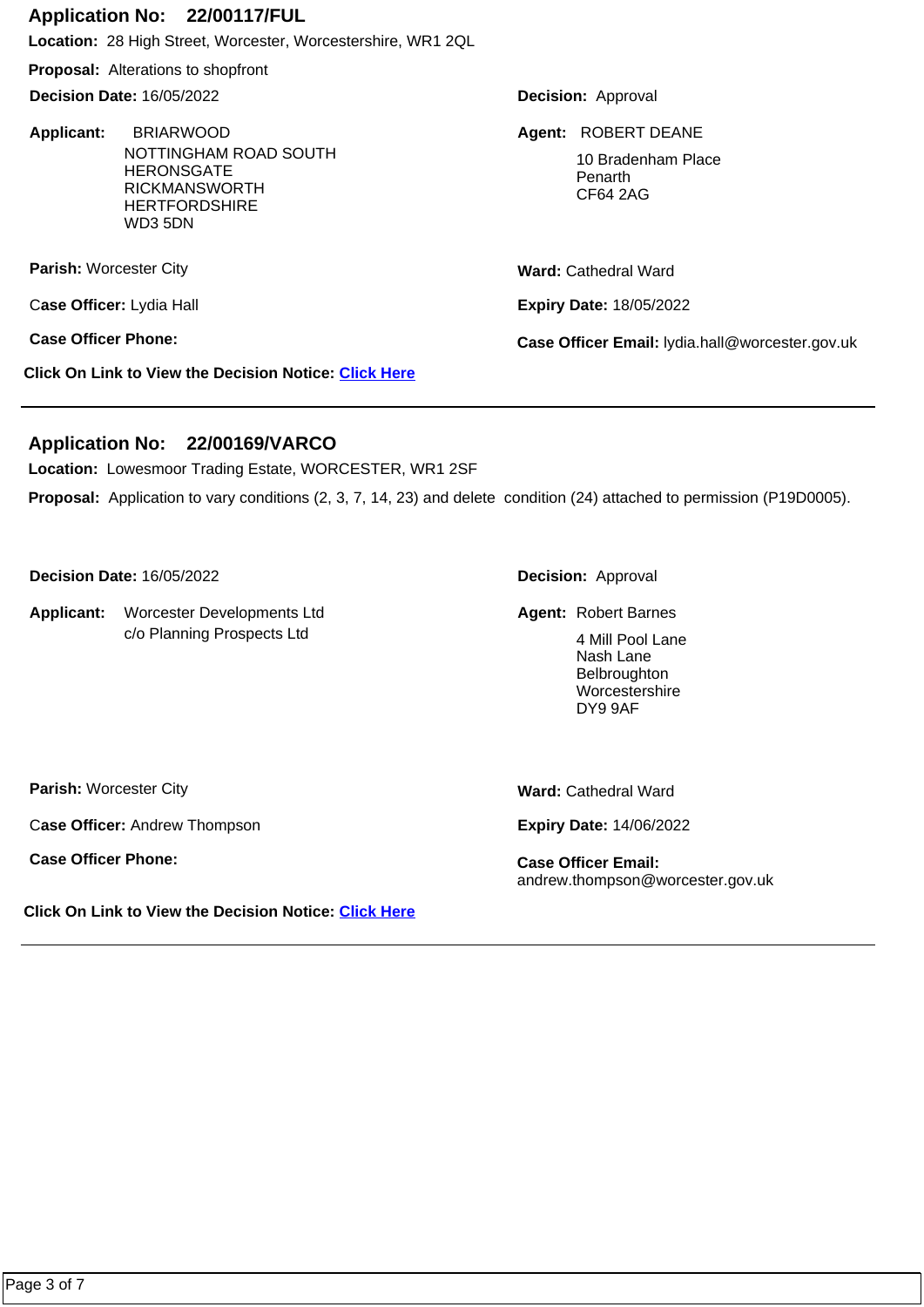## **Application No: 22/00222/LB**

**Location:** Gym, 28 The Tything, WORCESTER, WR1 1JL

**Proposal:** Installation of internal studwork partitions and an aluminium glazed lantern in the 'modern' flat roof.

| <b>Decision Date: 16/05/2022</b> |                                                              | <b>Decision: Approval</b>                                                                      |
|----------------------------------|--------------------------------------------------------------|------------------------------------------------------------------------------------------------|
| Applicant:                       | Mr J Lightowler<br>28 The Tything<br>Worcester<br>WR1 1JL    | <b>Agent: Peter Marshall</b><br><b>Farriers Barn</b><br>The Scarr<br>Newent<br><b>GL18 1DQ</b> |
| <b>Parish: Worcester City</b>    |                                                              | <b>Ward: Cathedral Ward</b>                                                                    |
| Case Officer: Lydia Hall         |                                                              | <b>Expiry Date: 17/05/2022</b>                                                                 |
| <b>Case Officer Phone:</b>       |                                                              | Case Officer Email: lydia.hall@worcester.gov.uk                                                |
|                                  | <b>Click On Link to View the Decision Notice: Click Here</b> |                                                                                                |

#### **Application No: 22/00323/CAN**

**Location:** Playing Fields , opposite 4 Stephenson Terrace, Worcester, WR1 3EA

**Proposal:** Cypress trees x 2 - carefully fell to as near ground level as possible. Reason - outgrown situation.

**Decision Date:** 11/05/2022

Applicant: University of Worcester Henwick Grove **Worcester** WR2 6AJ

**Decision:** No Objection

University of Worcester **Agent:** Mrs Alison Hope **Agent:** Mrs Alison Hope

Ribston Lawn Much Marcle Ledbury HR8 2ND

**Parish:** Worcester City

C**ase Officer:** Charlotte Allen

**Case Officer Phone: Case Officer Email:** 

**Click On Link to View the Decision Notice: [Click Here](https://plan.worcester.gov.uk/Planning/Display/22/00323/CAN)**

**Ward:** Cathedral Ward

**Expiry Date:** 24/05/2022

Charlotte.Allen@worcester.gov.uk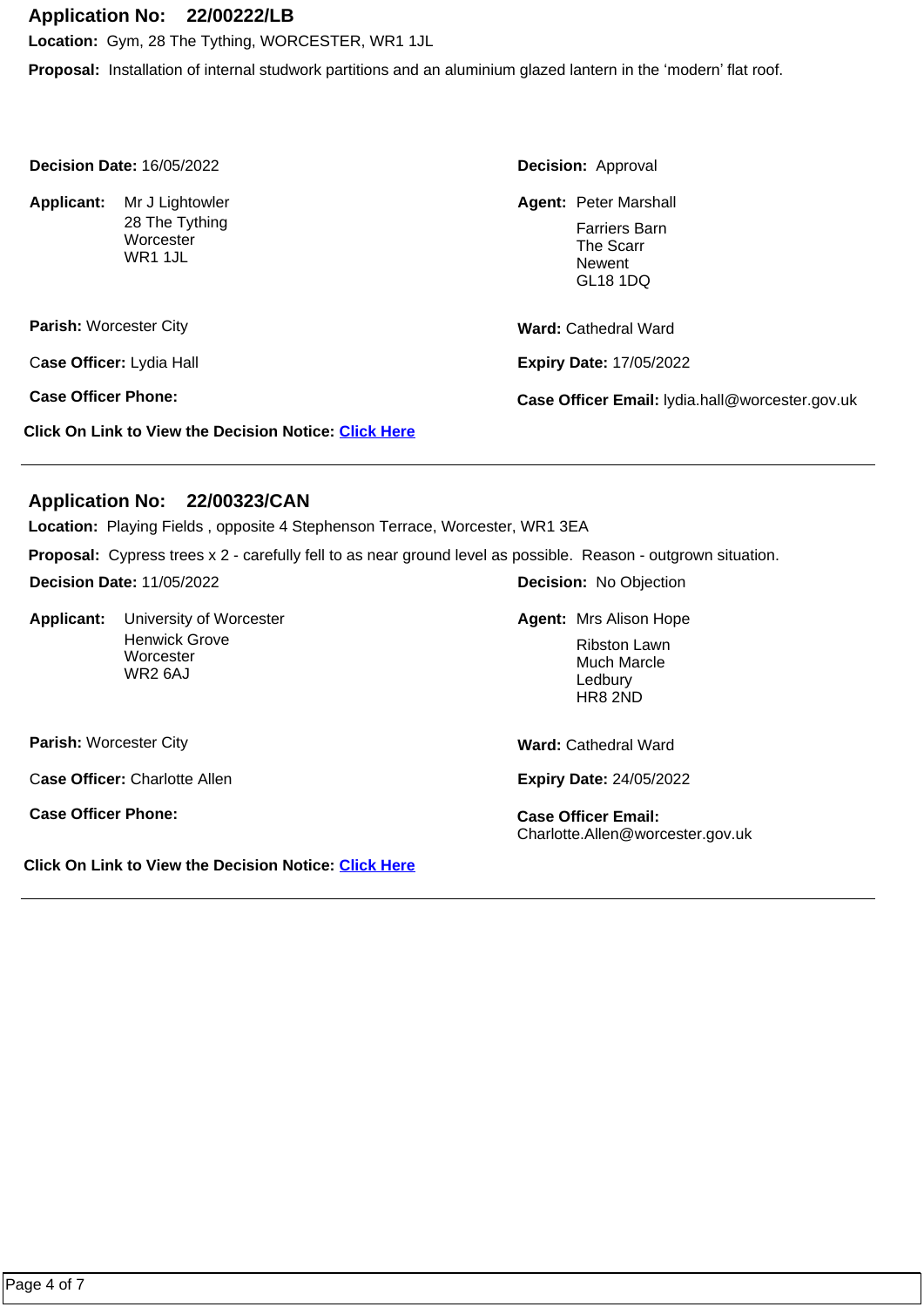#### **Application No: 22/00244/TPOA**

**Location:** 12 Kepax Gardens, Worcester, WR3 7LB

**Proposal:** Holm Oak stage one , 2 metre crown reduction Stage two, 4 metre crown reduction after an interval of 2 years provided the tree exhibits a healthy physiology response to stage one.

**Decision Date:** 13/05/2022

Applicant: Mr Jim Johnstone 12 Kepax Gardens **Worcester** WR3 7LB

**Parish:** Worcester City

C**ase Officer:** Charlotte Allen

**Case Officer Phone: Case Officer Email:** 

**Click On Link to View the Decision Notice: [Click Here](https://plan.worcester.gov.uk/Planning/Display/22/00244/TPOA)**

**Decision:** Split decision

**Mr Jim Johnstone Mr Jim Johnstone Mr Jim Johnstone Mr Jim Johnstone Mr Jim Johnstone** 

12 Kepax Gardens **Worcester WR3 7LB** 

**Ward:** Claines Ward

**Expiry Date:** 18/05/2022

Charlotte.Allen@worcester.gov.uk

## **Application No: 22/00345/TPOA**

**Location:** 26 Turnpike Close, Worcester, WR2 6AB

**Proposal:** 2 x Lombardy Poplars: 1 x Larch - each identified as T1 - T2 - T3 in our Arboreal Consultancy Report: Existing growths of ivy are removed so as to allow proper inspection of the condition of the trees.

T1 - remove the ivy and dead branches.

- to remove already dead branches

reduce the top growths of all three trees as recommended in the survey.

felling and removal of trees if necessary and approval for replacement with species as recommended in the survey report.

**Decision Date:** 13/05/2022

Applicant: Mr Norman Howard Briggs 26 Turnpike Close St Johns

> **Worcester** WR2 6AB

**Parish:** Worcester City

C**ase Officer:** Charlotte Allen

**Case Officer Phone: Case Officer Email:** 

**Click On Link to View the Decision Notice: [Click Here](https://plan.worcester.gov.uk/Planning/Display/22/00345/TPOA)**

**Decision:** Refusal

Mr Norman Howard Briggs **Mr Norman Howard Briggs** Mr Norman Howard Briggs

26 Turnpike Close St Johns **Worcester** WR2 6AB

**Ward:** St. Clement Ward

**Expiry Date:** 15/06/2022

Charlotte.Allen@worcester.gov.uk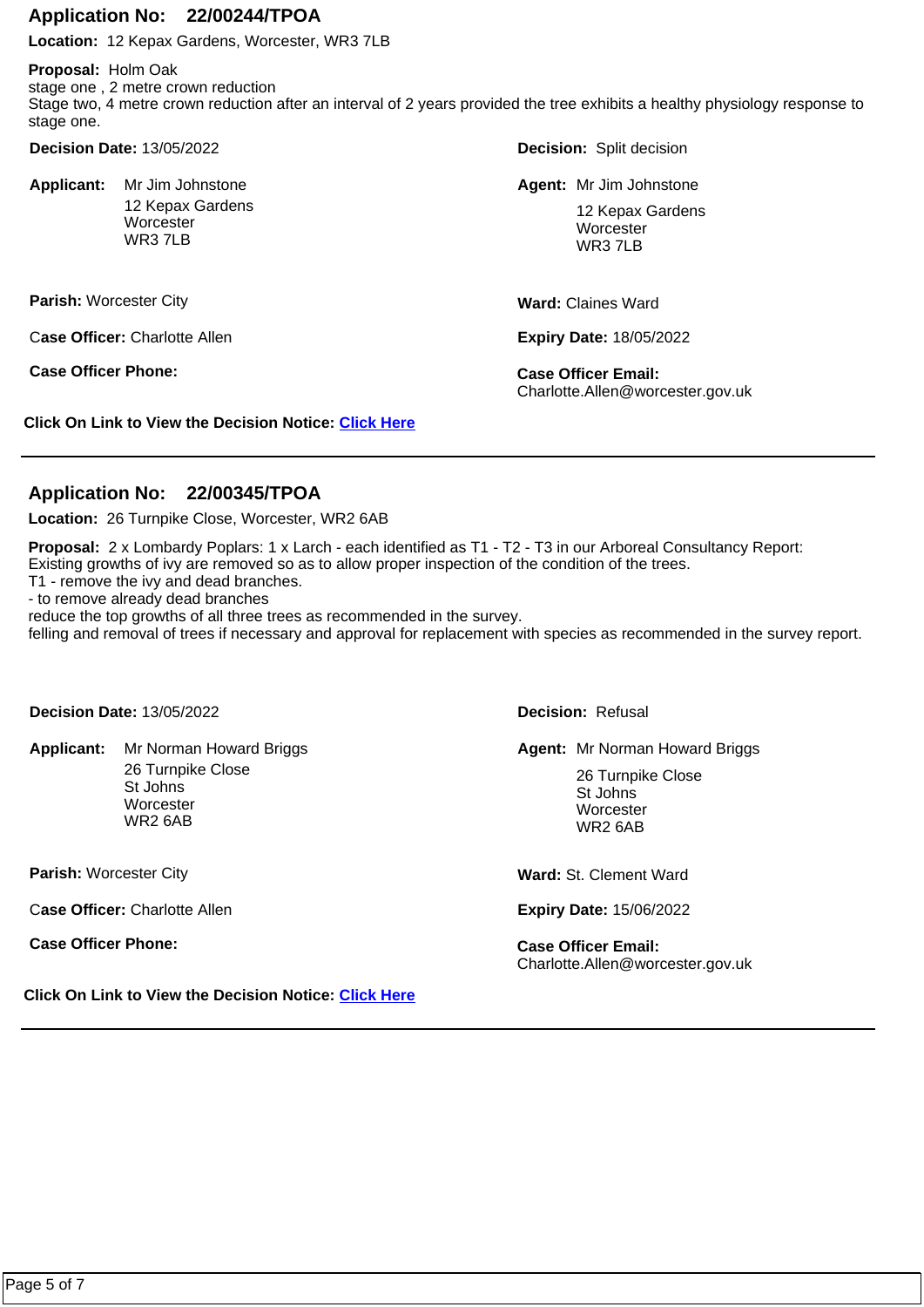#### **Application No: 22/00239/HP**

**Location:** 124 Penhill Crescent, Worcester, WR2 5PX

**Proposal:** Single storey Rear / Side Extension

**Decision Date:** 11/05/2022

Applicant: Mr & Mrs Hill 124 Penhill Crescent **Worcester** WR2 5PX

**Parish:** Worcester City

C**ase Officer:** Laura Williamson

**Case Officer Phone:** 01905 722 028 **Case Officer Email:** 

**Click On Link to View the Decision Notice: [Click Here](https://plan.worcester.gov.uk/Planning/Display/22/00239/HP)**

**Decision:** Approval

**Agent:** Mr & Mrs Hill Mr Andrew O'Neil

Unit 1 & 2 Tenat Works Kidderminster Dy10 1jr

**Ward:** St. John Ward

**Expiry Date:** 17/05/2022

laura.williamson@worcester.gov.uk

## **Application No: 22/00261/TPOA**

**Location:** 2 Canal Side, Worcester, WR3 8HZ

**Proposal:** Beech tree outside 1/2 Canal side, Worcester. Crown reduce entire canopy by 2 metres all over and re-shape. Crown thin inner canopy by 20% and remove all deadwood. Crown lift low branches by 4 metres all round and balance.

**Decision Date:** 11/05/2022

Applicant: **BROMFORD HOUSING** 

1 Exchange Court Brabourne Avenue Wolverhampton Business Park Wolverhampton, WV10 6AU

**Parish:** Worcester City

C**ase Officer:** Charlotte Allen

**Case Officer Phone: Case Officer Email:** 

**Click On Link to View the Decision Notice: [Click Here](https://plan.worcester.gov.uk/Planning/Display/22/00261/TPOA)**

**Decision:** Split decision

**BROMFORD HOUSING MR Agent:** Mr Robert Coates

2a Eagle Road North Moons Moat Redditch B98 9HF

**Ward:** St. Stephen Ward

**Expiry Date:** 24/05/2022

Charlotte.Allen@worcester.gov.uk